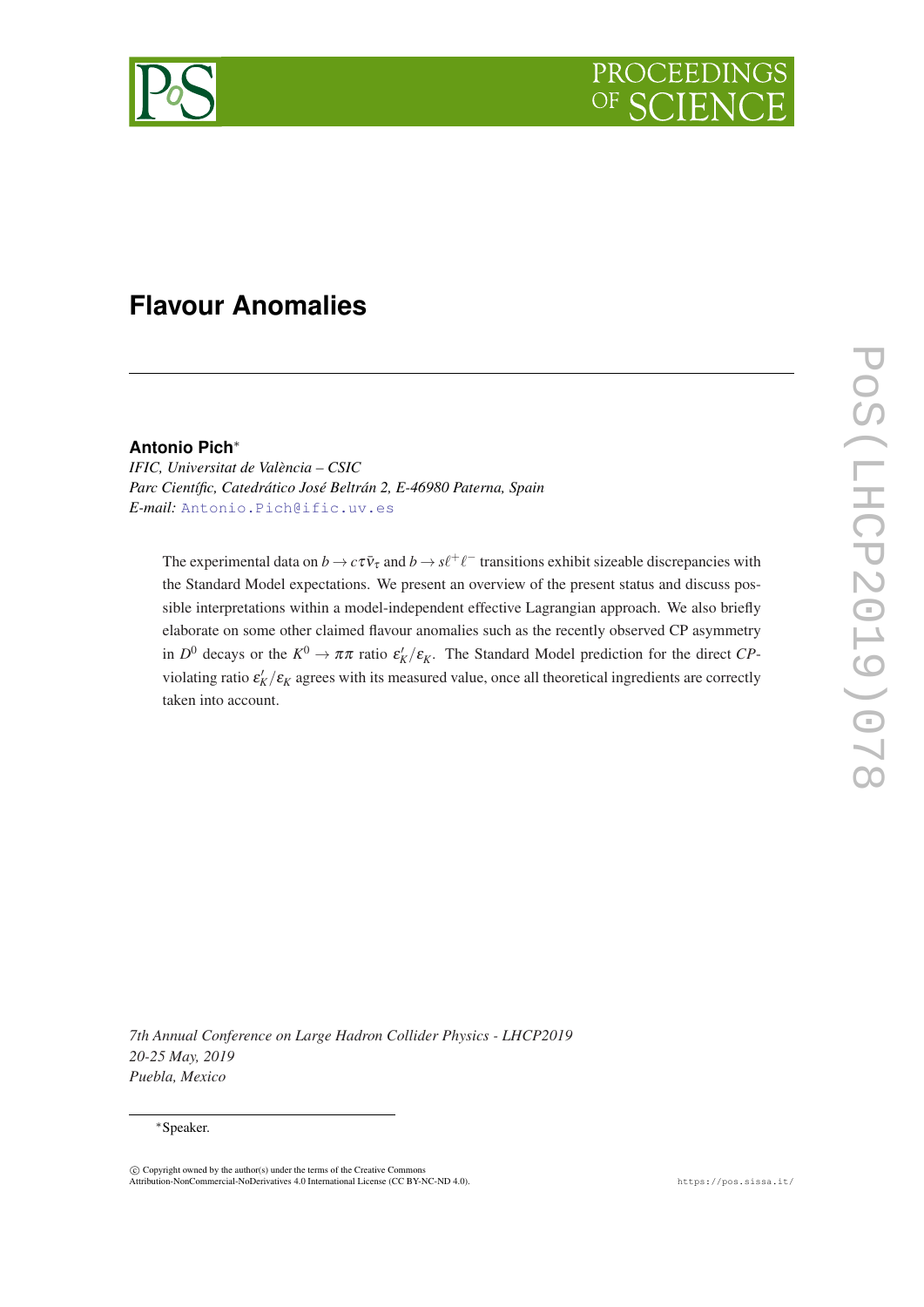#### 1. Introduction

The Standard Model (SM) provides a very successful description of flavour-changing transitions in terms of the nine charged-fermion masses and the four CKM quark-mixing parameters (plus the analogous neutrino masses and mixings, when they are incorporated). However, a more fundamental understanding of flavour is still lacking. Obviously, any observed deviations from the SM predictions trigger a lot of interest as they could provide the missing hints to uncover the underlying flavour dynamics.

Many flavour-related 'anomalies' have been reported along the years:  $W \to \tau v$ ,  $\tau \to \pi K_S v$ ,  $b\to c\tau \nu, \, b\to s\mu^+\mu^-, \, (g-2)_{\mu,e}, \, \epsilon_K'/\epsilon_K \, (K^0\to\pi\pi), \, \epsilon_K, \, \Delta A_{CP} \, (D^0\to K^+K^-/\pi^+\pi^-), \, V_{cd}, \, V_{ub},$  $V_{ud}$ ,  $B \to \tau v$ , ... While some of them could indeed be true signals of new phenomena, others may just originate from statistical fluctuations, underestimated systematics or even a deficient SM prediction or measurement. For instance, the long-term discrepancy between exclusive and inclusive determinations of *Vcd* seems nowadays close to get solved through a more careful treatment of form factor parameters and data extrapolations [[1](#page-7-0), [2](#page-7-0), [3,](#page-7-0) [4](#page-7-0), [5,](#page-7-0) [6,](#page-8-0) [7](#page-8-0)]. The resulting (slightly larger) value of *V<sub>cd</sub>* would also eliminate the suggested tensions in  $\varepsilon_K$ , while the claimed anomaly in  $\varepsilon_K'/\varepsilon_K$  results from a poor theoretical treatment of the final-state  $\pi\pi$  dynamics [[8\]](#page-8-0).

In fact, an easy common explanation for all anomalies does not exist, within appealing models of new physics (NP). Model builders just choose two or three anomalies, according to their preferences, in order to fit them together within the same theoretical framework. In this situation, separate analyses of the different observables are perhaps more enlightening. In the following, I will focus on those topics where there has been more activity during the last two years.

#### 2. The kaon CP-violating ratio  $\varepsilon_\mathrm{I}'$  $\kappa_{\rm K}^{\prime}/\varepsilon_{\rm K}^{\phantom{\prime}}$

A tiny difference between the *CP*-violating ratios  $\eta_{nm} \equiv \mathcal{M}[K_L^0 \to \pi^n \pi^m]/\mathcal{M}[K_S^0 \to \pi^n \pi^m] \approx$  $\varepsilon_K \approx 2.2 \times 10^{-3} e^{i\pi/4}$ , where  $nm = +-,00$  denote the final pion charges, was first measured by the CERN NA31 experiment [\[9\]](#page-8-0) and later confirmed at the  $7.2\sigma$  level with the full data samples of NA31, NA48 and the Fermilab experiments E731 and KTeV [[10\]](#page-8-0):

$$
Re(\varepsilon_K'/\varepsilon_K) = \frac{1}{3} \left( 1 - \left| \frac{\eta_{00}}{\eta_{+-}} \right|^2 \right) = (16.6 \pm 2.3) \times 10^{-4}.
$$
 (2.1)

This important measurement established the presence of direct *CP* violation in the decay amplitudes, confirming that *CP* violation is associated with a  $\Delta S = 1$  transition as predicted by the CKM mechanism.

The first next-to-leading-order theoretical predictions gave values of  $\varepsilon_K'/\varepsilon_K$  one order of magnitude smaller than  $(2.1)$ , but it was soon realised that they were missing the important role of the final pion dynamics [[11,](#page-8-0) [12](#page-8-0), [13](#page-8-0)]. Once long-distance contributions are properly taken into account, the theoretical SM prediction turns out to be in good agreement with the experimental value, although the uncertainties are unfortunately large [\[8,](#page-8-0) [14](#page-8-0)]:

$$
Re(\varepsilon_K'/\varepsilon_K')_{SM} = (14 \pm 5) \times 10^{-4}.
$$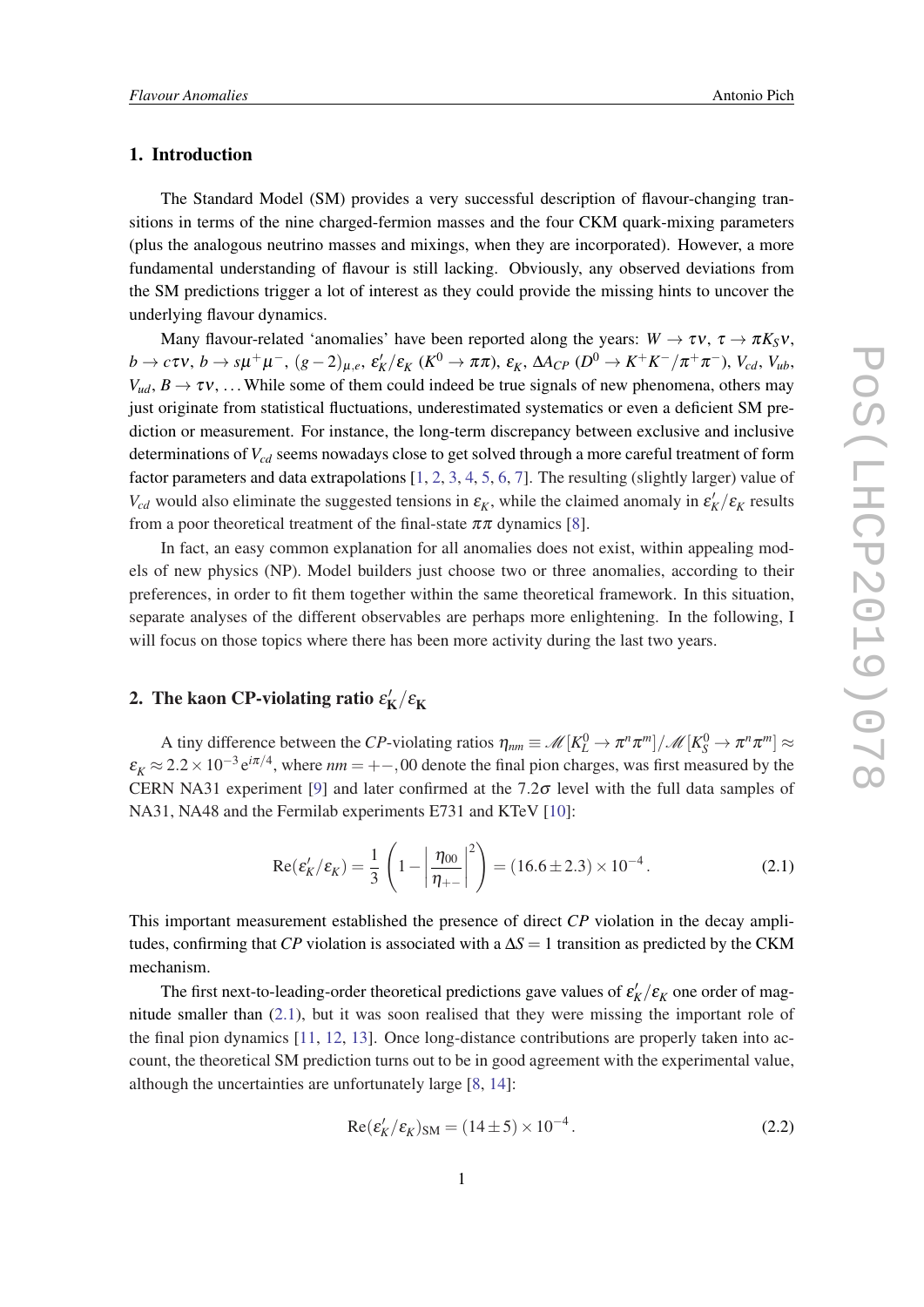The underlying physics can be easily understood from the kaon data themselves. Owing to Bose symmetry, the two pions in the final state must be in a  $I = 0$  or  $I = 2$  configuration. In the absence of QCD corrections, the corresponding  $K \to \pi \pi$  decay amplitudes  $\mathscr{A}_I \equiv A_I e^{i\delta_I}$  are predicted to differ only by a  $\sqrt{2}$  factor. However, their measured ratio is 16 times larger than that (a truly spectacular enhancement generated by the strong forces):

$$
\omega \equiv \text{Re}(A_2)/\text{Re}(A_0) \approx 1/22, \qquad \delta_0 - \delta_2 \approx 45^\circ. \tag{2.3}
$$

Moreover, they exhibit a huge phase-shift difference that manifests the relevance of final-state interactions and, therefore, the presence of large absorptive contributions to the  $K \to \pi \pi$  amplitudes, specially to the isoscalar one. Writing  $\mathscr{A}_I = \text{Dis}(\mathscr{A}_I) + i \text{Abs}(\mathscr{A}_I)$  and neglecting the small *CP*-odd components, the measured  $\pi \pi$  scattering phase shifts at  $\sqrt{s} = m_K$  imply that

$$
Abs(A_0)/Dis(A_0) \approx 0.82, \qquad \qquad Abs(A_2)/Dis(A_2) \approx -0.15. \tag{2.4}
$$

The direct *CP*-violating effect involves the interference between the two isospin amplitudes,

$$
\operatorname{Re}(\varepsilon'_{K}/\varepsilon_{K}) = -\frac{\omega}{\sqrt{2}|\varepsilon_{K}|} \left[ \frac{\operatorname{Im} A_{0}}{\operatorname{Re} A_{0}} - \frac{\operatorname{Im} A_{2}}{\operatorname{Re} A_{2}} \right] = -\frac{\omega_{+}}{\sqrt{2}|\varepsilon_{K}|} \left[ \frac{\operatorname{Im} A_{0}^{(0)}}{\operatorname{Re} A_{0}^{(0)}} \left( 1 - \Omega_{\text{eff}} \right) - \frac{\operatorname{Im} A_{2}^{\text{emp}}}{\operatorname{Re} A_{2}^{(0)}} \right]. \tag{2.5}
$$

It is suppressed by the small ratio  $\omega$  and, moreover, it is very sensitive to isospin-breaking (IB) corrections [\[15](#page-8-0), [16,](#page-8-0) [17](#page-8-0)], parametrized by  $\Omega_{\text{eff}} = 0.11 \pm 0.09$  [[14\]](#page-8-0), because small IB corrections to *A*<sub>0</sub> feed into the small amplitude  $A_2$  enhanced by the large factor  $1/\omega$ . In the right-hand side of Eq. (2.5), the (0) superscript indicates the isospin limit,  $\omega_+ = \text{Re}(A_2^+)/\text{Re}(A_0)$  is directly extracted from  $K^+ \to \pi^+ \pi^0$  and  $A_2^{\text{emp}}$  $2^{emp}$  contains the electromagnetic-penguin contribution to  $A_2$  (the remaining contributions are included in  $\Omega_{\text{eff}}$ ).

Claims for small SM values of  $\varepsilon_K'/\varepsilon_K$  usually originate from perturbative calculations that are unable to generate the physical phase shifts, *i.e.*, they predict  $\delta_l = 0$  and, therefore, Abs( $\mathscr{A}_l$ ) = 0, failing completely to understand the empirical ratios (2.4). This unitarity pitfall implies also incorrect predictions for the dispersive components, since they are related by analyticity with the absorptive parts: a large absorptive contribution generates a large dispersive correction that is obviously missed in those calculations. This perturbative problem is more severe in  $\varepsilon_K'/\varepsilon_K$  because Eq. (2.5) involves a delicate numerical balance among the three contributing terms, and naive predictions sit precisely on a nearly-exact cancellation (a 40% positive correction to the first term enhances the whole result by one order of magnitude).

The  $\varepsilon_K'/\varepsilon_K$  anomaly was recently resurrected by the lattice RBC-UKQCD collaboration that reported  $\text{Re}(\varepsilon_K'/\varepsilon_K) = (1.38 \pm 5.15 \pm 4.59) \times 10^{-4}$  [[18,](#page-8-0) [19\]](#page-8-0). The uncertainties are still large, but the quite low central value implies a  $2.1\sigma$  deviation from the experimental measurement. This has triggered a revival of the old naive estimates [\[20,](#page-8-0) [21\]](#page-8-0), some of them making also use of the lattice data [[22,](#page-8-0) [23](#page-8-0)], and a large amount of NP explanations (a list of references is given in Refs. [\[8,](#page-8-0) [14\]](#page-8-0)). However, it is premature to derive physics implications from the current lattice simulations, since they are still unable to reproduce the known phase shifts. While the lattice determination of  $\delta_2$  is only 1 $\sigma$  away from its physical value,  $\delta_0$  disagrees with the experimental result by 2.9 $\sigma$ , a much larger discrepancy that the one quoted for  $\varepsilon_K'/\varepsilon_K$ . Obviously, nobody suggests a NP contribution to the  $\pi\pi$  elastic scattering phase shifts. The RBC-UKQCD collaboration is actively working in order to improve the present situation.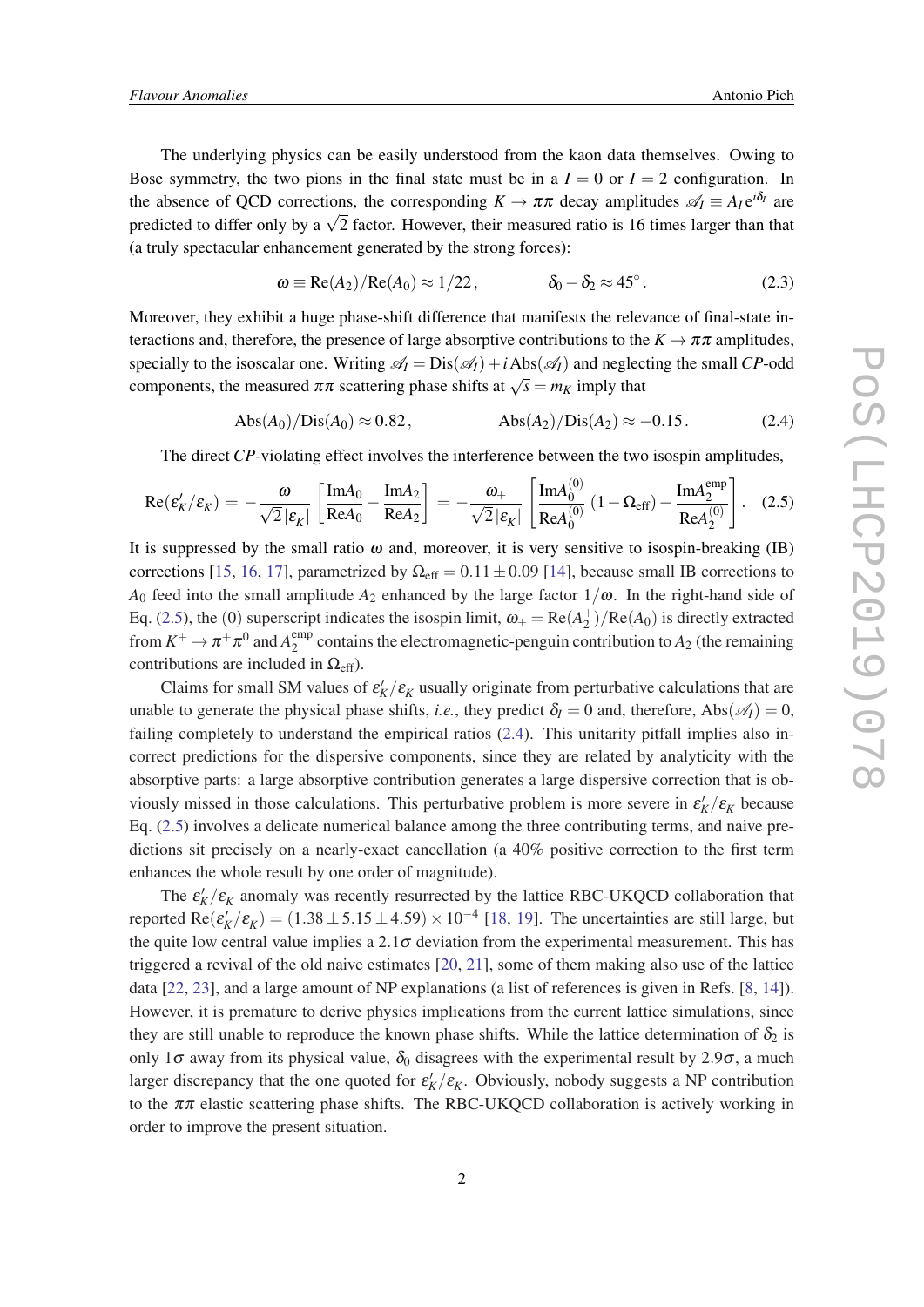#### 3. Direct CP violation in charm

The first observation of CP violation in decays of charm hadrons has been recently reported by the LHCb collaboration, which has measured the difference between the CP asymmetries in  $D^0 \to K^+K^-$  and  $D^0 \to \pi^+\pi^-$  [\[24](#page-8-0)]:

$$
\Delta A_{CP} \equiv A_{CP}(K^+K^-) - A_{CP}(\pi^+\pi^-) = (-15.4 \pm 2.9) \times 10^{-4}, \tag{3.1}
$$

where  $A_{CP}(f) \equiv [\Gamma(D^0 \to f) - \Gamma(\bar{D}^0 \to f)]/[\Gamma(D^0 \to f) + \Gamma(\bar{D}^0 \to f)]$ . The measured timeintegrated asymmetries can be decomposed in a direct contribution  $a_{CP}^{\text{dir}}(f)$  from CP violation in the decay amplitude and another component associated to CP violation either in  $D^0$ - $\bar{D}^0$  mixing or in the interference between mixing and decay. These two contributions can be disentangled through measurements of the time-decay distribution of the data sample. The LHCb analysis concludes that, as expected, the CP signal comes primarily from direct CP violation:  $\Delta a_{CP}^{\text{dir}} = (-15.7 \pm 2.9) \times 10^{-4}$  [\[24](#page-8-0)]. The HFLAV combination with previous measurements, shown in Figure 1, gives [[25\]](#page-8-0)



$$
\Delta a_{CP}^{\text{dir}} = (-16.4 \pm 2.8) \times 10^{-4}.
$$
\n(3.2)

**Figure 1:** World data on the direct and indirect CP-violating contributions  $\Delta a_{CP}^{\text{dir}}$  and  $a_{CP}^{\text{ind}}$  [\[25](#page-8-0)]. The cross indicates the best fit values with their  $1\sigma$  uncertainties, and the ellipses the two-dimensional  $1\sigma$ ,  $3\sigma$  and  $5\sigma$ regions. The filled circle shows the point  $(0,0)$ , where the two CP-violating amplitudes vanish.

The size of this asymmetry is larger than the naive SM expectation  $|\Delta a_{CP}^{\text{dir}}| \leq 3 \times 10^{-4}$  [[26,](#page-8-0) [27\]](#page-9-0), based on perturbative QCD or light-cone sum rules estimates. However, the measured value could be explained within the SM with non-perturbative re-scattering effects of moderate size that enhance the U-spin invariant decay amplitude [\[28](#page-9-0)]. A direct CP asymmetry necessarily involves a non-zero strong phase-shift difference between (at least) two interfering amplitudes. Eq. (3.2) indicates the presence of a large phase-shift, which can obviously not be reproduced through perturbative calculations. A reliable SM prediction of  $\Delta a_{CP}^{\text{dir}}$ , including re-scattering corrections [[29,](#page-9-0) [30](#page-9-0), [31,](#page-9-0) [32\]](#page-9-0), remains an interesting theoretical challenge.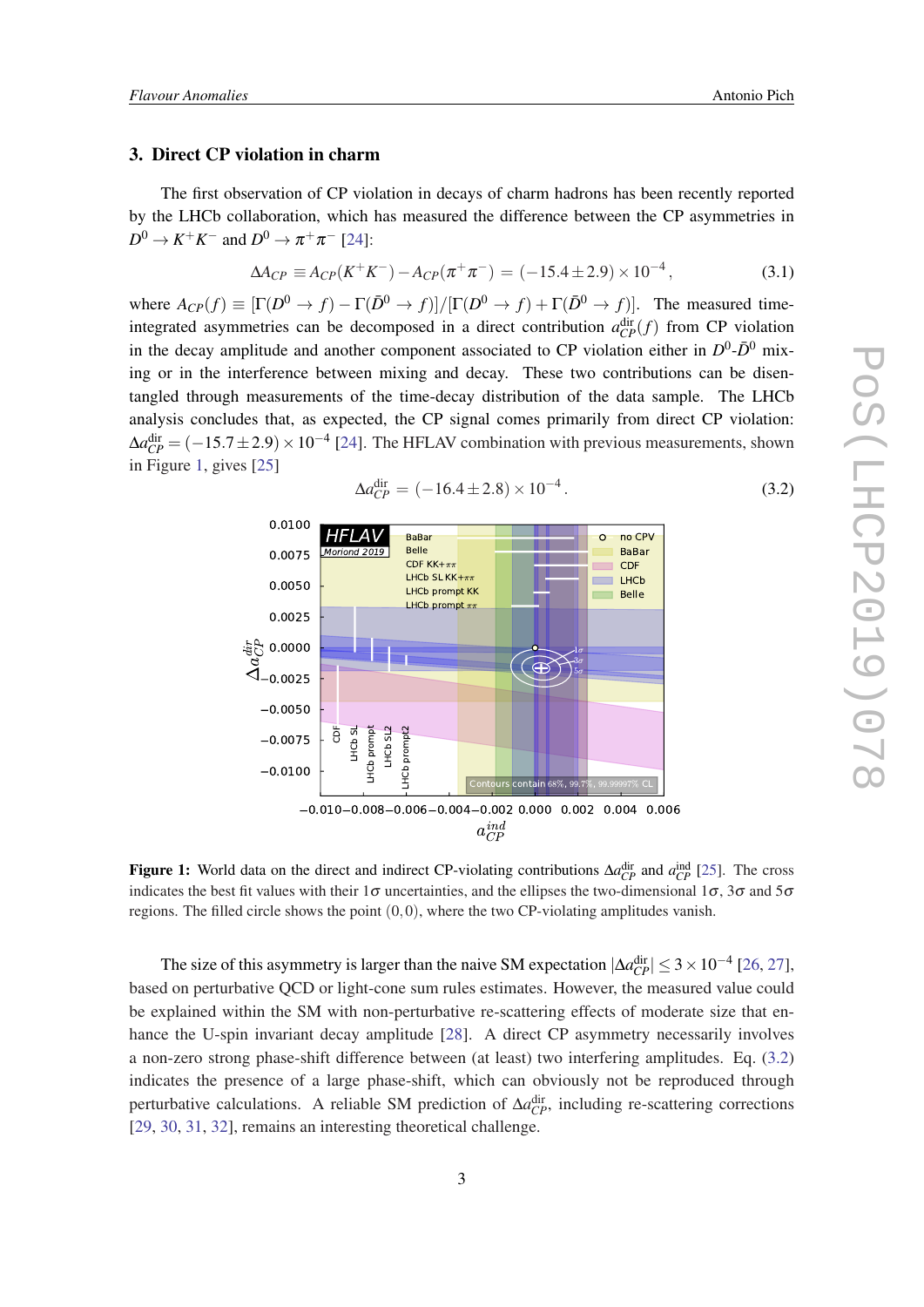### 4. b  $\rightarrow$  c $\bar{\nu}_{\tau}$  transitions

Sizeable deviations from their predicted SM values have been found in the ratios

$$
R(D^{(*)}) \equiv \frac{\text{Br}(\bar{B} \to D^{(*)}\tau^- \bar{\nu}_\tau)}{\text{Br}(\bar{B} \to D^{(*)}\ell^- \bar{\nu}_\ell)},
$$
(4.1)

with  $\ell = e, \mu$ . The experimental averages shown in Figure 2 exhibit a 3.1 $\sigma$  discrepancy with the SM predictions quoted by the HFLAV group [\[25](#page-8-0)], which increases to  $3.7\sigma$  with the more updated theoretical values given in Ref. [\[33\]](#page-9-0):

$$
R(D)^{\text{SM}} = 0.300^{+0.005}_{-0.004}, \qquad R(D^*)_{\text{SM}} = 0.251^{+0.004}_{-0.003}.
$$
 (4.2)

A large part of the hadronic form factor uncertainties cancels in these ratios, which are also independent of *Vcb*. Therefore, the measurements suggest a rather large violation of lepton-flavour universality that is quite unexpected in a tree-level SM transition. A similar  $1.7\sigma$  deviation has been also found for the analogous  $R(J/\psi)$  ratio of semileptonic  $B_c \rightarrow J/\psi$  transitions [\[34\]](#page-9-0). Moreover, the measured longitudinal polarization of the  $D^{*-}$  meson in  $B^0 \to D^{*-} \tau^+ \nu_{\tau}$  [[35\]](#page-9-0) also differs from its SM value by 1.6 $\sigma$ .



Figure 2:  $R(D)$  and  $R(D^*)$  measurements, their world average (red ellipse) and SM predictions (cross) [\[25](#page-8-0)].

From the SM inclusive prediction  $Br(B \to X_c \tau \nu)/Br(B \to X_c e \nu) = (0.222 \pm 0.007)$  [\[36](#page-9-0), [37\]](#page-9-0), which does not involve any form factors, and  $Br(B \to X_c \ell v) = (10.65 \pm 0.16)\%$  [\[10](#page-8-0)], one finds that  $Br(B \to X_c \tau v) = (2.36 \pm 0.08)\%$ , in agreement with the LEP result  $Br(b \to X_c \tau v) = (2.41 \pm 0.08)\%$ 0.23)% [[10\]](#page-8-0). Since the measured  $R(D^{(*)})$  ratios imply  $Br(B \to D\tau v) + Br(B \to D^* \tau v) = (2.33 \pm 1.00)$ 0.11)%, these two final states saturate the inclusive width and there is no space left for other decay modes, such as the *D*<sup>\*\*</sup>, that are expected to contribute more than 0.5% [\[36](#page-9-0)]. Thus, there is also tension with the SM at the inclusive level.

The anomaly is dominated by the 2012–2013 BaBar results [\[38](#page-9-0), [39](#page-9-0)], while the most recent Belle [[40](#page-9-0), [41,](#page-9-0) [42\]](#page-9-0) and LHCb [[43](#page-9-0), [44,](#page-9-0) [45\]](#page-9-0) measurements are closer to the SM values. Moreover, the normalized *q* <sup>2</sup> distributions measured by BaBar [\[39](#page-9-0)] and Belle [[40\]](#page-9-0) do not favour large deviations from the SM [[37\]](#page-9-0). One must also take into account that the needed enhancement of the  $b \rightarrow c\tau v$ transition is constrained by the cross-channel  $b\bar{c} \rightarrow \tau v$ . A conservative (more stringent) upper bound  $Br(B_c \to \tau v)$  < 30% (10%) can be extracted from the  $B_c$  lifetime [[37,](#page-9-0) [46\]](#page-9-0) (LEP data [[47](#page-10-0)]).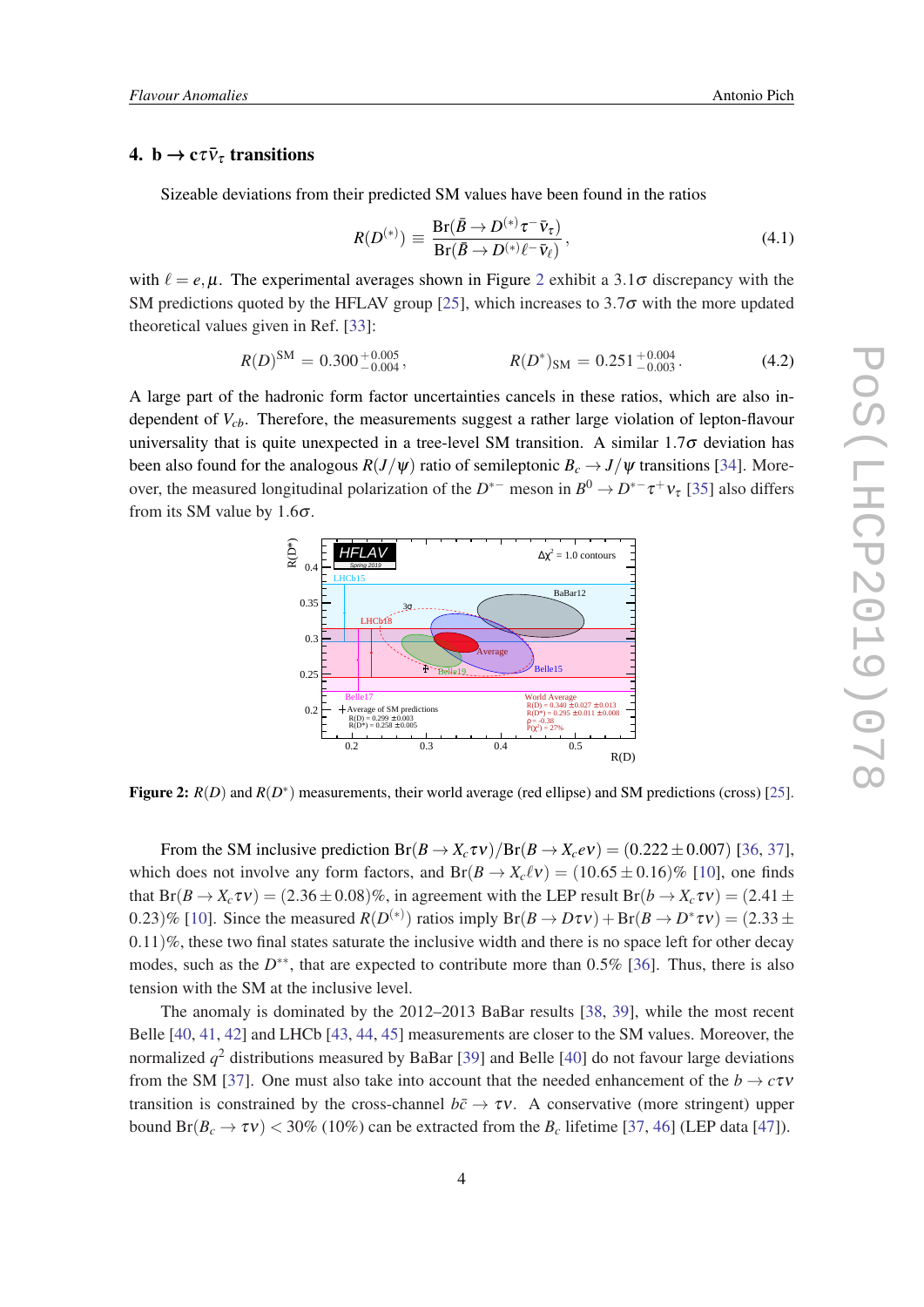Taking the available experimental information at face value, one can investigate the possible types of underlying NP interactions with a generic low-energy effective Hamiltonian,

$$
\mathcal{H}_{\text{eff}}^{b \to c\ell v} = \frac{4G_F}{\sqrt{2}} V_{cb} \left\{ \left( 1 + C_{V_L} \right) \mathcal{O}_{V_L} + C_{V_R} \mathcal{O}_{V_R} + C_{S_R} \mathcal{O}_{S_R} + C_{S_L} \mathcal{O}_{S_L} + C_T \mathcal{O}_T \right\} + \text{h.c.}
$$
 (4.3)

where

$$
\mathscr{O}_{V_{L,R}} = (\bar{c}\gamma^{\mu}b_{L,R}) (\bar{\ell}_L \gamma_{\mu} v_{\ell L}), \quad \mathscr{O}_{S_{L,R}} = (\bar{c}b_{L,R}) (\bar{\ell}_R v_{\ell L}), \quad \mathscr{O}_T = (\bar{c}\sigma^{\mu\nu}b_L) (\bar{\ell}_R \sigma_{\mu\nu} v_{\ell L}).
$$
 (4.4)

The SM corresponds to  $C_i = 0$ . Since potential NP contributions to the light-lepton couplings are highly constrained by  $b \to c(e, \mu)v$  data [[48\]](#page-10-0), one can safely consider that NP effects are only present for the  $\tau$ . A global fit to all available experimental information has been recently done in Ref. [\[33](#page-9-0)],<sup>1</sup> neglecting CP-violating contributions (*i.e.*, with real  $C_i$ ) and taking  $C_{V_R} = 0$ . The second condition follows from the assumption that the electroweak symmetry breaking is linearly realized at the electroweak scale, which implies that  $C_{V_R}$  is flavour independent [\[49](#page-10-0)]. The fitted results clearly indicate that NP contributions are needed (much lower  $\chi^2$  than in the SM), but they do not show any strong preference for a particular Wilson coefficient ( $\chi^2_{\rm min}/\rm{d.o.f.} = 37.4/54$ ) [\[33](#page-9-0)]:

$$
C_{V_L} = 0.09_{-0.12}^{+0.13}, \t C_{S_R} = 0.09_{-0.61}^{+0.12}, \t C_{S_L} = -0.14_{-0.07}^{+0.52}, \t C_T = 0.008_{-0.044}^{+0.046}.
$$
 (4.5)

While none of the fitted coefficients are required to be non-zero, the simplest interpretation of this solution is a global modification of the SM. In fact, setting all coefficients but  $C_{V_L}$  to zero one also gets a good fit. In addition to this SM-like global minimum, a second local minimum  $(\chi^2_{\text{min}}/d.o.f. = 40.4/54)$  is found with larger non-SM contributions [\[33](#page-9-0)]:

$$
C_{V_L} = 0.34^{+0.05}_{-0.07}, \t C_{S_R} = -1.10^{+0.48}_{-0.07}, \t C_{S_L} = -0.30^{+0.11}_{-0.50}, \t C_T = 0.093^{+0.029}_{-0.030}. (4.6)
$$

The measured  $D^*$  longitudinal polarization fraction  $F_L^{D^*}$  $L^{D^*}$  has a strong impact on the analysis because, with the four fitted operators, its predicted value remains always below the  $1\sigma$  experimental region. Including  $C_{V_R}$  in the fit helps to remove the tension with the  $B \to D^*$  data and opens new (not satisfactory) fine-tuned solutions where the SM coefficient becomes very small, its effect being substituted by several sizeable NP contributions, especially *CV<sup>R</sup>* . More precise experimental data is needed to clarify the current situation. If the  $b \rightarrow c$  anomaly remains, an improved measurement of  $F_L^{D^*}$  $L<sup>D<sub>L</sub></sup>$  could have major implications in its theoretical interpretation.

#### 5. b  $\rightarrow$  s  $\ell\ell$  transitions

Several  $b \to s\mu^+\mu^-$  rates have been found at LHCb to be consistently lower than their SM predictions:  $B^+ \to K^+ \mu^+ \mu^-$  [[50,](#page-10-0) [51](#page-10-0)],  $B^+ \to K^{*+} \mu^+ \mu^-$  [[50\]](#page-10-0),  $B_d^0 \to K^0 \mu^+ \mu^-$  [\[50](#page-10-0)],  $B_d^0 \to K^{*0} \mu^+ \mu^-$ [[52,](#page-10-0) [53,](#page-10-0) [54](#page-10-0), [55](#page-10-0)],  $B_s^0 \to \phi \mu^+ \mu^-$  [\[56,](#page-10-0) [57](#page-10-0)] and  $\Lambda_b^0 \to \Lambda \mu^+ \mu^-$  [[58,](#page-10-0) [59\]](#page-10-0). The angular and invariantmass distributions of the final decay products in  $B \to K^* \mu^+ \mu^-$  have been also studied by ATLAS [[60\]](#page-10-0), BaBar [\[61](#page-10-0)], Belle [[62,](#page-10-0) [63,](#page-10-0) [64](#page-10-0)], CDF [[65\]](#page-10-0), CMS [\[66](#page-10-0), [67\]](#page-11-0) and LHCb [[52,](#page-10-0) [53,](#page-10-0) [54](#page-10-0), [55](#page-10-0)]. The

<sup>&</sup>lt;sup>1</sup>An extensive list of references to previous analyses, most of them performed with a single mediator or operator and with partial data information, can be found in Ref. [\[33](#page-9-0)].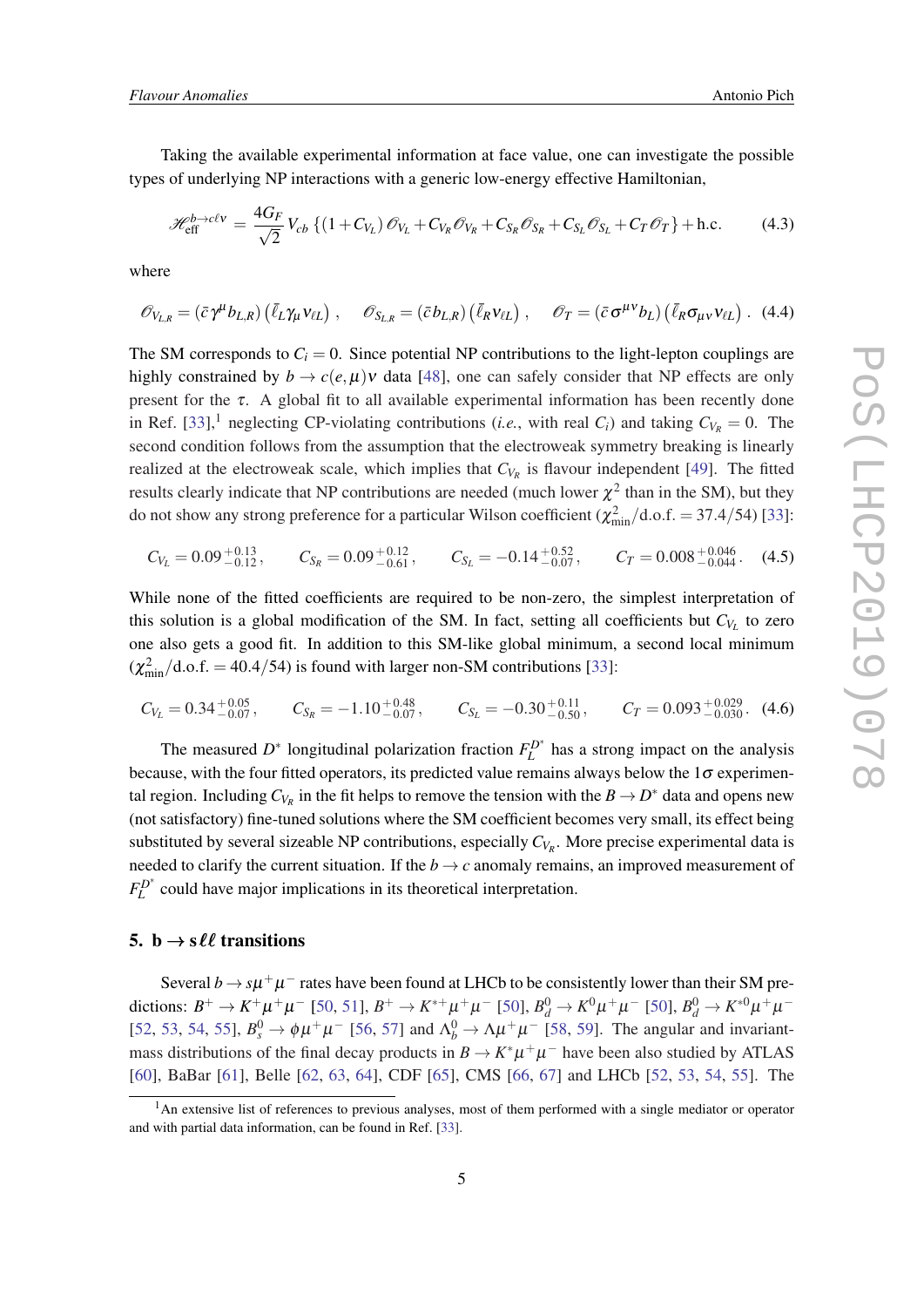four-body *K*πµ+µ <sup>−</sup> final state provides a rich variety of angular dependences, making possible to disentangle the different dynamical contributions. Particular attention has been devoted to specific combinations of angular observables that are free from form-factor uncertainties in the heavy-quark mass limit, the so called optimized observables  $P'_i(q^2)$  [\[68](#page-11-0)], where  $q^2$  is the dilepton invariant-mass squared. A sizeable discrepancy with the SM prediction [[69](#page-11-0), [70](#page-11-0), [71\]](#page-11-0), shown in Figure 3, has been identified in two adjacent bins of the  $P'_5$  distribution, just below the  $J/\psi$  peak. Belle has also analyzed  $K^*e^+e^-$  final states [[62,](#page-10-0) [63,](#page-10-0) [64](#page-10-0)], finding them compatible with the SM expectations.



Figure 3: Comparison between the predicted SM values of  $P'_5$  and the experimental measurements [\[72](#page-11-0)].

The SM predictions for the previous observables suffer from hadronic uncertainties that are not easy to quantify. However, LHCb has also reported sizeable violations of lepton universality, at the 2.1-2.5  $\sigma$  level, through the ratios [[73\]](#page-11-0)

$$
R_{K^{*0}} \equiv \frac{\Gamma(B_d^0 \to K^{*0} \mu^+ \mu^-)}{\Gamma(B_d^0 \to K^{*0} e^+ e^-)} = \begin{cases} 0.66^{+0.11}_{-0.07} \pm 0.03, & q^2 \in [0.045, 1.1] \,\text{GeV}^2, \\ 0.69^{+0.11}_{-0.07} \pm 0.05, & q^2 \in [1.1, 6.0] \,\text{GeV}^2, \end{cases}
$$
(5.1)

and [\[74](#page-11-0)]

$$
R_K \equiv \left. \frac{\Gamma(B^+ \to K^+ \mu^+ \mu^-)}{\Gamma(B^+ \to K^+ e^+ e^-)} \right|_{q^2 \in [1.1, 6.0]} \leq 0.846^{+0.060}_{-0.054}^{+0.016}, \tag{5.2}
$$

which constitute very clean probes of NP contributions. Owing to their larger uncertainties, the recent Belle measurements of  $R_{K^*}$  [\[75\]](#page-11-0) and  $R_K$  [\[76](#page-11-0)] are compatible with the SM as well as with LHCb.

Global fits to the  $b \to s\ell^+\ell^-$  data with an effective low-energy Lagrangian

$$
\mathcal{L}_{\text{eff}} = \frac{G_F}{\sqrt{2}} V_{td} V_{ts}^* \frac{\alpha}{\pi} \sum_{i,\ell} C_{i,\ell} O_i^{\ell} \tag{5.3}
$$

show a clear preference for NP contributions to the operators  $O_9^{\ell} = (\bar{s}_L \gamma_{\mu} b_L)(\bar{\ell} \gamma^{\mu} \ell)$  and  $O_{10}^{\ell} =$  $(\bar{s}_L \gamma_\mu b_L)(\bar{\ell} \gamma^\mu \gamma_5 \ell)$ , with  $\ell = \mu$  [\[77,](#page-11-0) [78,](#page-11-0) [79](#page-11-0), [80,](#page-11-0) [81](#page-11-0), [82,](#page-11-0) [83\]](#page-11-0). Although the different analyses tend to favour slightly different solutions, two main common scenarios stand out: either  $\delta C_{9,\mu}^{\rm NP}\approx-0.98$  or  $\delta C_{9,\mu}^{NP} = -\delta C_{10,\mu}^{NP} \approx -0.46$ . Both constitute large shifts (−24% and −11%, respectively) from the SM values:  $C_{9,\mu}^{SM}(\mu_b) \approx 4.1$  and  $C_{10,\mu}^{SM}(\mu_b) \approx -4.3$ , at  $\mu_b = 4.8$  GeV. The first possibility is slightly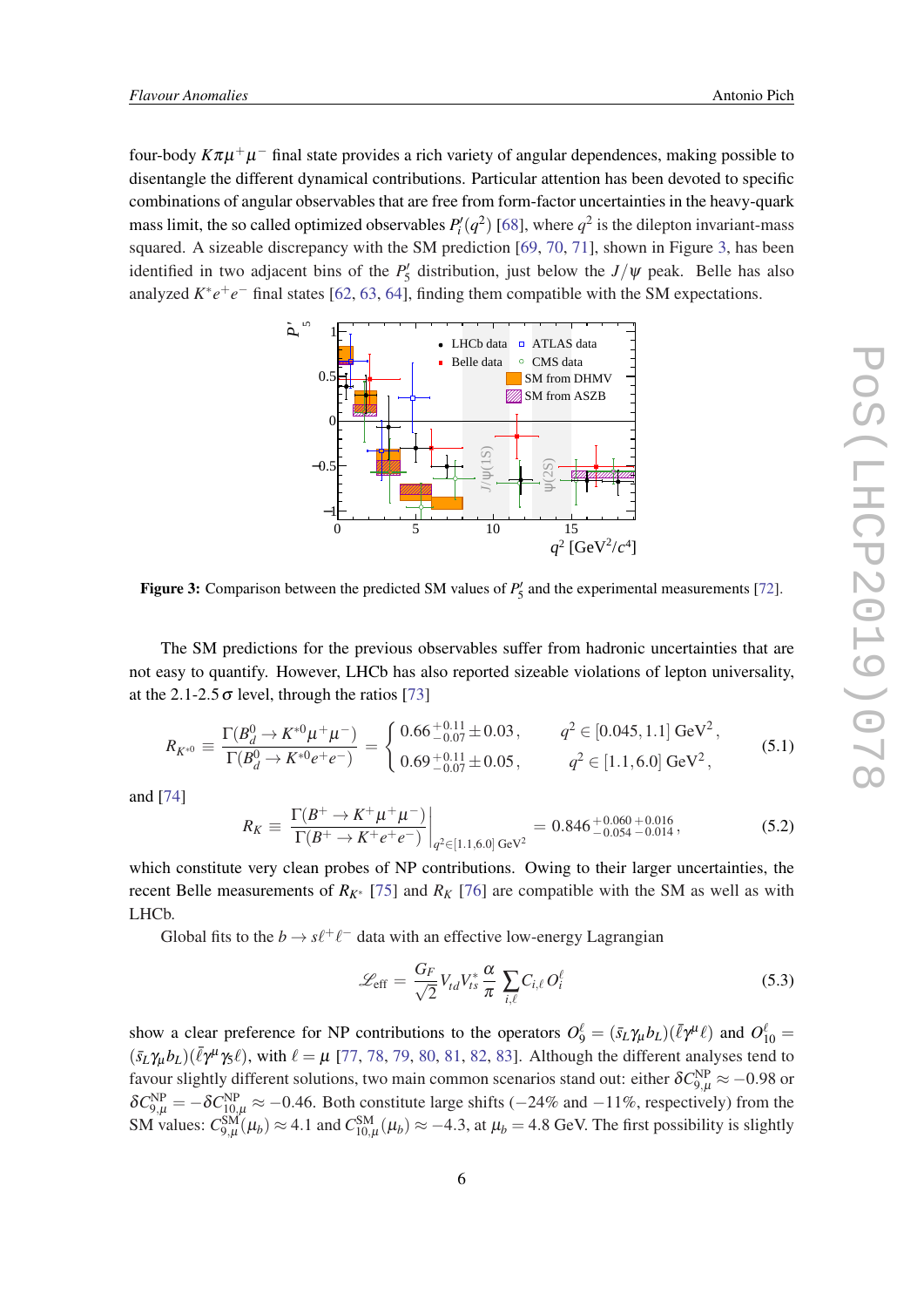<span id="page-7-0"></span>preferred by the global analysis of all data, while the left-handed NP solution accommodates better the lepton-flavour-universality-violating observables [\[78\]](#page-11-0).

The left-handed scenario is theoretically appealing because it can be easily generated through  $SU(2)_L \otimes U(1)_Y$ -invariant effective operators at the electroweak scale that, moreover, could also provide an explanation to the  $b \to c\tau v$  anomaly. This possibility emerges naturally from the socalled  $U_1$  vector leptoquark model [\[84](#page-11-0)], and can be tested experimentally, since it implies a *b*  $\rightarrow$  $s\tau^+\tau^-$  rate three orders of magnitude larger than the SM expectation [\[85](#page-11-0)]. For a recent review of theoretical models with a quite complete list of references, see Ref. [[86\]](#page-11-0).

#### 6. Summary

Uncovering the fundamental dynamics behind flavour-changing transitions and CP-violating phenomena is one of the main pending questions in particle physics. In the SM, flavour emerges from the Yukawa interactions with the scalar Higgs doublet, the less understood part of the electroweak Lagrangian that is more open to theoretical speculations.

Sizeable deviations from the SM expectations have been identified in  $b \to c\tau\bar{v}$  and  $b \to s\ell\ell$ data. Whether they represent the first signals of new phenomena or just result from statistical fluctuations and/or underestimated systematics remains to be understood. New experimental input from LHC and Belle-II should soon clarify the situation. A confirmation of the current flavour anomalies would constitute clear evidence of NP interactions and, moreover, would allow us to infer their low-energy structure, providing precious hints on the underlying dynamics.

#### Acknowledgements

I want to thank the organizers of LHCP2019 for the invitation to present this overview. I also thank V. Cirigliano, H. Gisbert, M. Jung, C. Murgui, A. Peñuelas and A. Rodríguez-Sánchez for a very productive and enjoyable collaboration. This work has been supported in part by the Spanish Government and ERDF funds from the EU Commission [grant FPA2017-84445-P], the Generalitat Valenciana [grant Prometeo/2017/053] and the Spanish Centro de Excelencia Severo Ochoa Programme [grant SEV-2014-0398].

#### References

- [1] **D. Bigi and P. Gambino,** *Revisiting B*  $\rightarrow$  *DVv, Phys. Rev.* **D94** [\(2016\) 094008](https://doi.org/10.1103/PhysRevD.94.094008) [[1606.08030](https://arxiv.org/abs/1606.08030)].
- [2] D. Bigi, P. Gambino and S. Schacht, *A fresh look at the determination of*  $|V_{cb}|$  *from B*  $\rightarrow$  *D*<sup>\*</sup> $\ell$ **v**, *[Phys.](https://doi.org/10.1016/j.physletb.2017.04.022)* Lett. **B769** [\(2017\) 441](https://doi.org/10.1016/j.physletb.2017.04.022) [[1703.06124](https://arxiv.org/abs/1703.06124)].
- [3] D. Bigi, P. Gambino and S. Schacht,  $R(D^*)$ ,  $|V_{cb}|$ , and the Heavy Quark Symmetry relations between *form factors*, *JHEP* 11 [\(2017\) 061](https://doi.org/10.1007/JHEP11(2017)061) [[1707.09509](https://arxiv.org/abs/1707.09509)].
- [4] B. Grinstein and A. Kobach, *Model-Independent Extraction of*  $|V_{cb}|$  *from*  $\bar{B} \to D^* \ell \bar{v}$ , *[Phys. Lett.](https://doi.org/10.1016/j.physletb.2017.05.078)* **B771** [\(2017\) 359](https://doi.org/10.1016/j.physletb.2017.05.078) [[1703.08170](https://arxiv.org/abs/1703.08170)].
- [5] F. U. Bernlochner, Z. Ligeti, M. Papucci and D. J. Robinson, *Combined analysis of semileptonic B decays to D and D<sup>∗</sup>: R*( $D^{(*)}$ ), |V<sub>cb</sub>|, and new physics, *Phys. Rev.* **D95** [\(2017\) 115008](https://doi.org/10.1103/PhysRevD.95.115008, 10.1103/PhysRevD.97.059902) [[1703.05330](https://arxiv.org/abs/1703.05330)].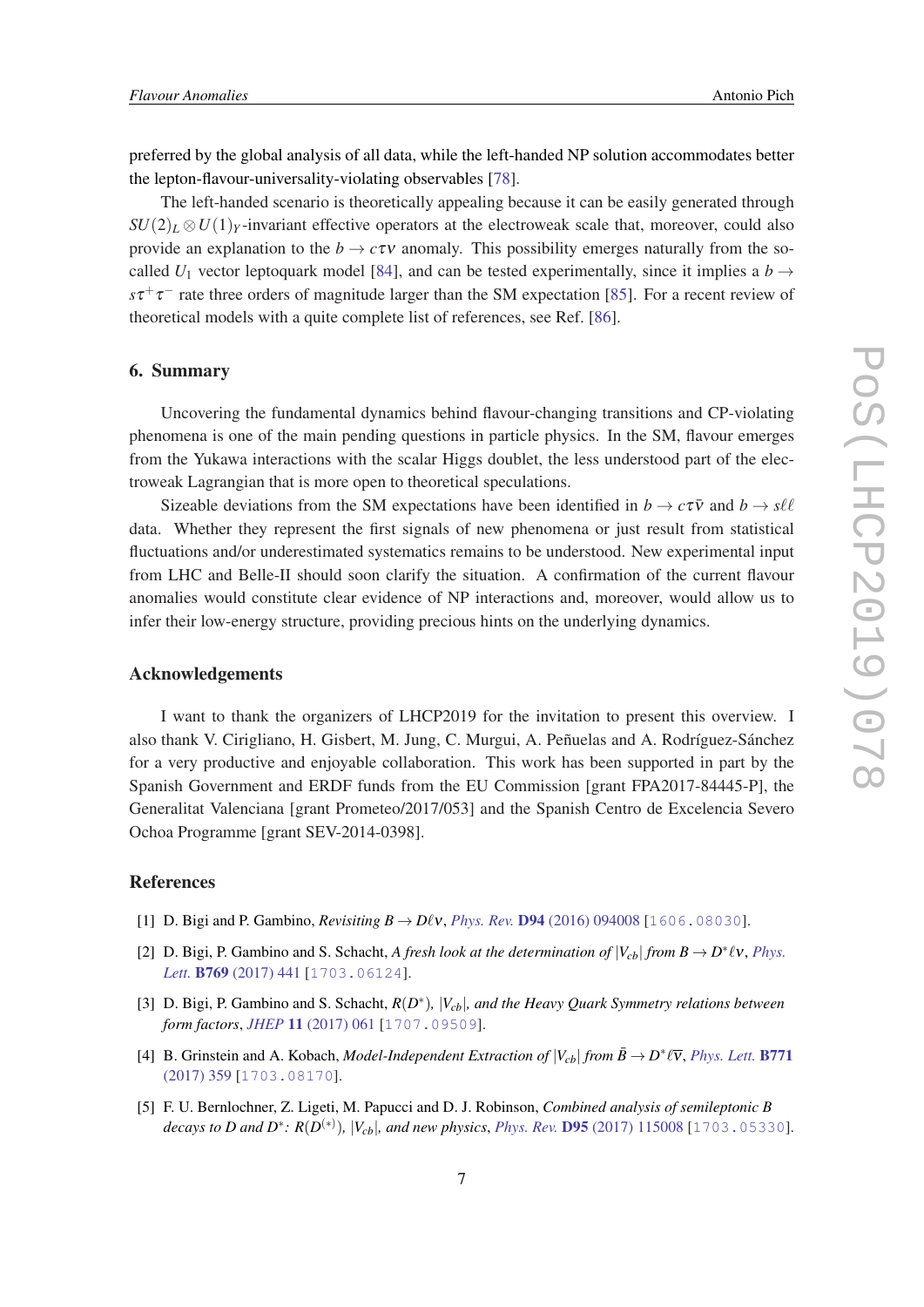- <span id="page-8-0"></span>[6] F. U. Bernlochner, Z. Ligeti, M. Papucci and D. J. Robinson, *Tensions and correlations in*  $|V_{ch}|$ *determinations*, *Phys. Rev.* D96 [\(2017\) 091503](https://doi.org/10.1103/PhysRevD.96.091503) [[1708.07134](https://arxiv.org/abs/1708.07134)].
- [7] P. Gambino, M. Jung and S. Schacht, *The Vcb puzzle: An update*, *Phys. Lett.* B795 [\(2019\) 386](https://doi.org/10.1016/j.physletb.2019.06.039) [[1905.08209](https://arxiv.org/abs/1905.08209)].
- [8] H. Gisbert and A. Pich, *Direct CP violation in*  $K^0 \to \pi \pi$ : *Standard Model Status*, *[Rept. Prog. Phys.](https://doi.org/10.1088/1361-6633/aac18e)* 81 [\(2018\) 076201](https://doi.org/10.1088/1361-6633/aac18e) [[1712.06147](https://arxiv.org/abs/1712.06147)].
- [9] NA31 collaboration, *First Evidence for Direct CP Violation*, *Phys. Lett.* B206 [\(1988\) 169.](https://doi.org/10.1016/0370-2693(88)91282-8)
- [10] PARTICLE DATA GROUP collaboration, *Review of Particle Physics*, *Phys. Rev.* D98 [\(2018\) 030001.](https://doi.org/10.1103/PhysRevD.98.030001)
- [11] E. Pallante and A. Pich, *Strong enhancement of*  $\varepsilon'/\varepsilon$  *through final state interactions*, *[Phys. Rev. Lett.](https://doi.org/10.1103/PhysRevLett.84.2568)* 84 [\(2000\) 2568](https://doi.org/10.1103/PhysRevLett.84.2568) [[hep-ph/9911233](https://arxiv.org/abs/hep-ph/9911233)].
- [12] E. Pallante and A. Pich, *Final state interactions in kaon decays*, *[Nucl. Phys.](https://doi.org/10.1016/S0550-3213(00)00601-5)* B592 (2001) 294 [[hep-ph/0007208](https://arxiv.org/abs/hep-ph/0007208)].
- [13] E. Pallante, A. Pich and I. Scimemi, *The Standard model prediction for*  $\varepsilon'/\varepsilon$ , *[Nucl. Phys.](https://doi.org/10.1016/S0550-3213(01)00418-7)* **B617** (2001) [441](https://doi.org/10.1016/S0550-3213(01)00418-7) [[hep-ph/0105011](https://arxiv.org/abs/hep-ph/0105011)].
- [14] V. Cirigliano, H. Gisbert, A. Pich and A. Rodríguez-Sánchez, *Isospin-Violating Contributions to* ε'/ε, [1911.01359](https://arxiv.org/abs/1911.01359).
- [15] G. Ecker, G. Muller, H. Neufeld and A. Pich,  $\pi^0$ - $\eta$  *mixing and CP violation*, *[Phys. Lett.](https://doi.org/10.1016/S0370-2693(00)00213-6)* **B477** (2000) [88](https://doi.org/10.1016/S0370-2693(00)00213-6) [[hep-ph/9912264](https://arxiv.org/abs/hep-ph/9912264)].
- [16] V. Cirigliano, A. Pich, G. Ecker and H. Neufeld, *Isospin violation in*  $\varepsilon'$ , *[Phys. Rev. Lett.](https://doi.org/10.1103/PhysRevLett.91.162001)* 91 (2003) [162001](https://doi.org/10.1103/PhysRevLett.91.162001) [[hep-ph/0307030](https://arxiv.org/abs/hep-ph/0307030)].
- [17] V. Cirigliano, G. Ecker, H. Neufeld and A. Pich, *Isospin breaking in K* → ππ *decays*, *[Eur. Phys. J.](https://doi.org/10.1140/epjc/s2003-01579-3)* C33 [\(2004\) 369](https://doi.org/10.1140/epjc/s2003-01579-3) [[hep-ph/0310351](https://arxiv.org/abs/hep-ph/0310351)].
- [18] RBC, UKQCD collaboration, *Standard Model Prediction for Direct CP Violation in K*  $\rightarrow \pi \pi$  *Decay*, *[Phys. Rev. Lett.](https://doi.org/10.1103/PhysRevLett.115.212001)* 115 (2015) 212001 [[1505.07863](https://arxiv.org/abs/1505.07863)].
- [19] T. Blum et al.,  $K \to \pi \pi \Delta I = 3/2$  *decay amplitude in the continuum limit, [Phys. Rev.](https://doi.org/10.1103/PhysRevD.91.074502)* **D91** (2015) [074502](https://doi.org/10.1103/PhysRevD.91.074502) [[1502.00263](https://arxiv.org/abs/1502.00263)].
- [20] A. J. Buras and J.-M. Gérard, *Upper bounds on*  $\varepsilon'/\varepsilon$  *parameters*  $B_6^{(1/2)}$  *and*  $B_8^{(3/2)}$  *from large* N QCD *and other news*, *JHEP* 12 [\(2015\) 008](https://doi.org/10.1007/JHEP12(2015)008) [[1507.06326](https://arxiv.org/abs/1507.06326)].
- [21] A. J. Buras and J.-M. Gerard, *Final state interactions in*  $K \to \pi \pi$  *decays:*  $\Delta I = 1/2$  *rule vs.*  $\epsilon'/\epsilon$ , *[Eur.](https://doi.org/10.1140/epjc/s10052-016-4586-7) Phys. J. C77 (2017)* 10 [[1603.05686](https://arxiv.org/abs/1603.05686)].
- [22] A. J. Buras, M. Gorbahn, S. Jäger and M. Jamin, *Improved anatomy of*  $\varepsilon'/\varepsilon$  *in the Standard Model*, *JHEP* 11 [\(2015\) 202](https://doi.org/10.1007/JHEP11(2015)202) [[1507.06345](https://arxiv.org/abs/1507.06345)].
- [23] T. Kitahara, U. Nierste and P. Tremper, *Singularity-free next-to-leading order* ∆*S = 1 renormalization group evolution and*  $\epsilon_K'/\epsilon_K$  *in the Standard Model and beyond, JHEP* 12 [\(2016\) 078](https://doi.org/10.1007/JHEP12(2016)078) [[1607.06727](https://arxiv.org/abs/1607.06727)].
- [24] LHCB collaboration, *Observation of CP Violation in Charm Decays*, *[Phys. Rev. Lett.](https://doi.org/10.1103/PhysRevLett.122.211803)* 122 (2019) [211803](https://doi.org/10.1103/PhysRevLett.122.211803) [[1903.08726](https://arxiv.org/abs/1903.08726)].
- [25] HFLAV collaboration, *Averages of b-hadron, c-hadron, and* τ*-lepton properties as of 2018*, [1909.12524](https://arxiv.org/abs/1909.12524).
- [26] M. Chala, A. Lenz, A. V. Rusov and J. Scholtz, ∆*ACP within the Standard Model and beyond*, *[JHEP](https://doi.org/10.1007/JHEP07(2019)161)* 07 [\(2019\) 161](https://doi.org/10.1007/JHEP07(2019)161) [[1903.10490](https://arxiv.org/abs/1903.10490)].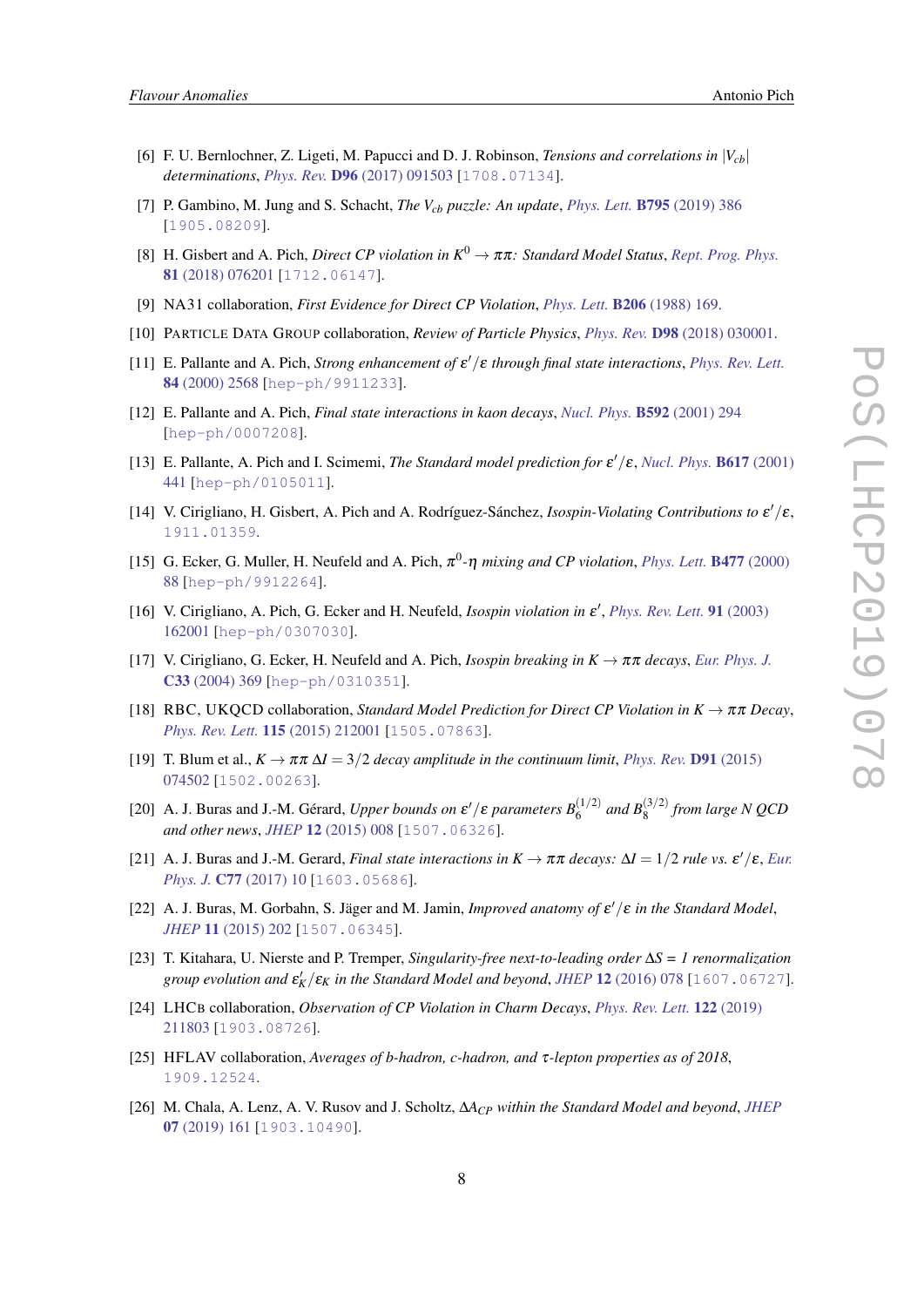- <span id="page-9-0"></span>[27] A. Khodjamirian and A. A. Petrov, *Direct CP asymmetry in*  $D \to \pi^- \pi^+$  *and*  $D \to K^- K^+$  *in QCD-based approach*, *Phys. Lett.* B774 [\(2017\) 235](https://doi.org/10.1016/j.physletb.2017.09.070) [[1706.07780](https://arxiv.org/abs/1706.07780)].
- [28] Y. Grossman and S. Schacht, *The emergence of the* ∆*U* = 0 *rule in charm physics*, *JHEP* 07 [\(2019\)](https://doi.org/10.1007/JHEP07(2019)020) [020](https://doi.org/10.1007/JHEP07(2019)020) [[1903.10952](https://arxiv.org/abs/1903.10952)].
- [29] F. Buccella, A. Paul and P. Santorelli, *SU*(3)*<sup>F</sup> breaking through final state interactions and CP asymmetries in*  $D \to PP$  *decays, Phys. Rev.* **D99** [\(2019\) 113001](https://doi.org/10.1103/PhysRevD.99.113001) [[1902.05564](https://arxiv.org/abs/1902.05564)].
- [30] H.-N. Li, C.-D. Lü and F.-S. Yu, *Implications on the first observation of charm CPV at LHCb*, [1903.10638](https://arxiv.org/abs/1903.10638).
- [31] A. Soni, *Resonance enhancement of Charm CP*, [1905.00907](https://arxiv.org/abs/1905.00907).
- [32] H.-Y. Cheng and C.-W. Chiang, *Revisiting CP violation in D*  $\rightarrow$  *PP and VP decays, [Phys. Rev.](https://doi.org/10.1103/PhysRevD.100.093002)* **D100** [\(2019\) 093002](https://doi.org/10.1103/PhysRevD.100.093002) [[1909.03063](https://arxiv.org/abs/1909.03063)].
- [33] C. Murgui, A. Peñuelas, M. Jung and A. Pich, *Global fit to b*  $\rightarrow$  *c* $\tau$ *v transitions*, *JHEP* 09 [\(2019\) 103](https://doi.org/10.1007/JHEP09(2019)103) [[1904.09311](https://arxiv.org/abs/1904.09311)].
- [34] LHCB collaboration, *Measurement of the ratio of branching fractions*  $\mathscr{B}(B_c^+\to J/\psi\tau^+\nu_\tau)/\mathscr{B}(B_c^+\to J/\psi\mu^+\nu_\mu)$ , *[Phys. Rev. Lett.](https://doi.org/10.1103/PhysRevLett.120.121801)* **120** (2018) 121801 [[1711.05623](https://arxiv.org/abs/1711.05623)].
- [35] BELLE collaboration, *Measurement of the*  $D^{*-}$  *polarization in the decay*  $B^0 \to D^{*-}\tau^+\nu_{\tau}$ , in 10th *International Workshop on the CKM Unitarity Triangle (CKM 2018) Heidelberg, Germany, September 17-21, 2018*, 2019, [1903.03102](https://arxiv.org/abs/1903.03102).
- [36] M. Freytsis, Z. Ligeti and J. T. Ruderman, *Flavor models for*  $\bar{B} \to D^{(*)}\tau\bar{\nu}$ , *[Phys. Rev.](https://doi.org/10.1103/PhysRevD.92.054018)* **D92** (2015) [054018](https://doi.org/10.1103/PhysRevD.92.054018) [[1506.08896](https://arxiv.org/abs/1506.08896)].
- [37] A. Celis, M. Jung, X.-O. Li and A. Pich, *Scalar contributions to b*  $\rightarrow c(u)\tau v$  *transitions. [Phys. Lett.](https://doi.org/10.1016/j.physletb.2017.05.037)* B771 [\(2017\) 168](https://doi.org/10.1016/j.physletb.2017.05.037) [[1612.07757](https://arxiv.org/abs/1612.07757)].
- [38] BABAR collaboration, *Evidence for an excess of*  $\bar{B} \to D^{(*)} \tau^- \bar{\nu}_{\tau}$  *decays, [Phys. Rev. Lett.](https://doi.org/10.1103/PhysRevLett.109.101802)* **109** (2012) [101802](https://doi.org/10.1103/PhysRevLett.109.101802) [[1205.5442](https://arxiv.org/abs/1205.5442)].
- [39] BABAR collaboration, *Measurement of an Excess of*  $\bar{B} \to D^{(*)} \tau^- \bar{\nu}_{\tau}$  *Decays and Implications for Charged Higgs Bosons*, *Phys. Rev.* D88 [\(2013\) 072012](https://doi.org/10.1103/PhysRevD.88.072012) [[1303.0571](https://arxiv.org/abs/1303.0571)].
- [40] BELLE collaboration, *Measurement of the branching ratio of*  $\bar{B}\to D^{(*)}\tau^-\bar{\nu}_\tau$  *relative to*  $\bar{B}\to D^{(*)}\ell^-\bar{\nu}_\ell$ *decays with hadronic tagging at Belle*, *Phys. Rev.* D92 [\(2015\) 072014](https://doi.org/10.1103/PhysRevD.92.072014) [[1507.03233](https://arxiv.org/abs/1507.03233)].
- [41] BELLE collaboration, *Measurement of the*  $\tau$  *lepton polarization and*  $R(D^*)$  *in the decay*  $\bar{B} \to D^* \tau^- \bar{v}_\tau$ , *[Phys. Rev. Lett.](https://doi.org/10.1103/PhysRevLett.118.211801)* 118 (2017) 211801 [[1612.00529](https://arxiv.org/abs/1612.00529)].
- [42] BELLE collaboration, *Measurement of*  $\mathcal{R}(D)$  and  $\mathcal{R}(D^*)$  with a semileptonic tagging method, [1904.08794](https://arxiv.org/abs/1904.08794).
- [43] LHCB collaboration, *Measurement of the ratio of branching fractions*  $\mathscr{B}(\bar{B}^0\to D^{*+}\tau^-\bar{\nu}_\tau)/\mathscr{B}(\bar{B}^0\to D^{*+}\mu^-\bar{\nu}_\mu)$ , *[Phys. Rev. Lett.](https://doi.org/10.1103/PhysRevLett.115.159901, 10.1103/PhysRevLett.115.111803)* **115** (2015) 111803 [[1506.08614](https://arxiv.org/abs/1506.08614)].
- [44] LHCB collaboration, *Measurement of the ratio of the*  $B^0 \to D^{*-} \tau^+ \nu_{\tau}$  and  $B^0 \to D^{*-} \mu^+ \nu_{\mu}$  *branching fractions using three-prong* τ*-lepton decays*, *[Phys. Rev. Lett.](https://doi.org/10.1103/PhysRevLett.120.171802)* 120 (2018) 171802 [[1708.08856](https://arxiv.org/abs/1708.08856)].
- [45] LHCB collaboration, *Test of Lepton Flavor Universality by the measurement of the*  $B^0 \to D^{*-} \tau^+ \nu_{\tau}$ *branching fraction using three-prong* τ *decays*, *Phys. Rev.* D97 [\(2018\) 072013](https://doi.org/10.1103/PhysRevD.97.072013) [[1711.02505](https://arxiv.org/abs/1711.02505)].
- [46] R. Alonso, B. Grinstein and J. Martin Camalich, *Lifetime of B*<sup>−</sup> *<sup>c</sup> Constrains Explanations for Anomalies in*  $B \to D^{(*)}\tau v$ *, [Phys. Rev. Lett.](https://doi.org/10.1103/PhysRevLett.118.081802)* **118** (2017) 081802 [[1611.06676](https://arxiv.org/abs/1611.06676)].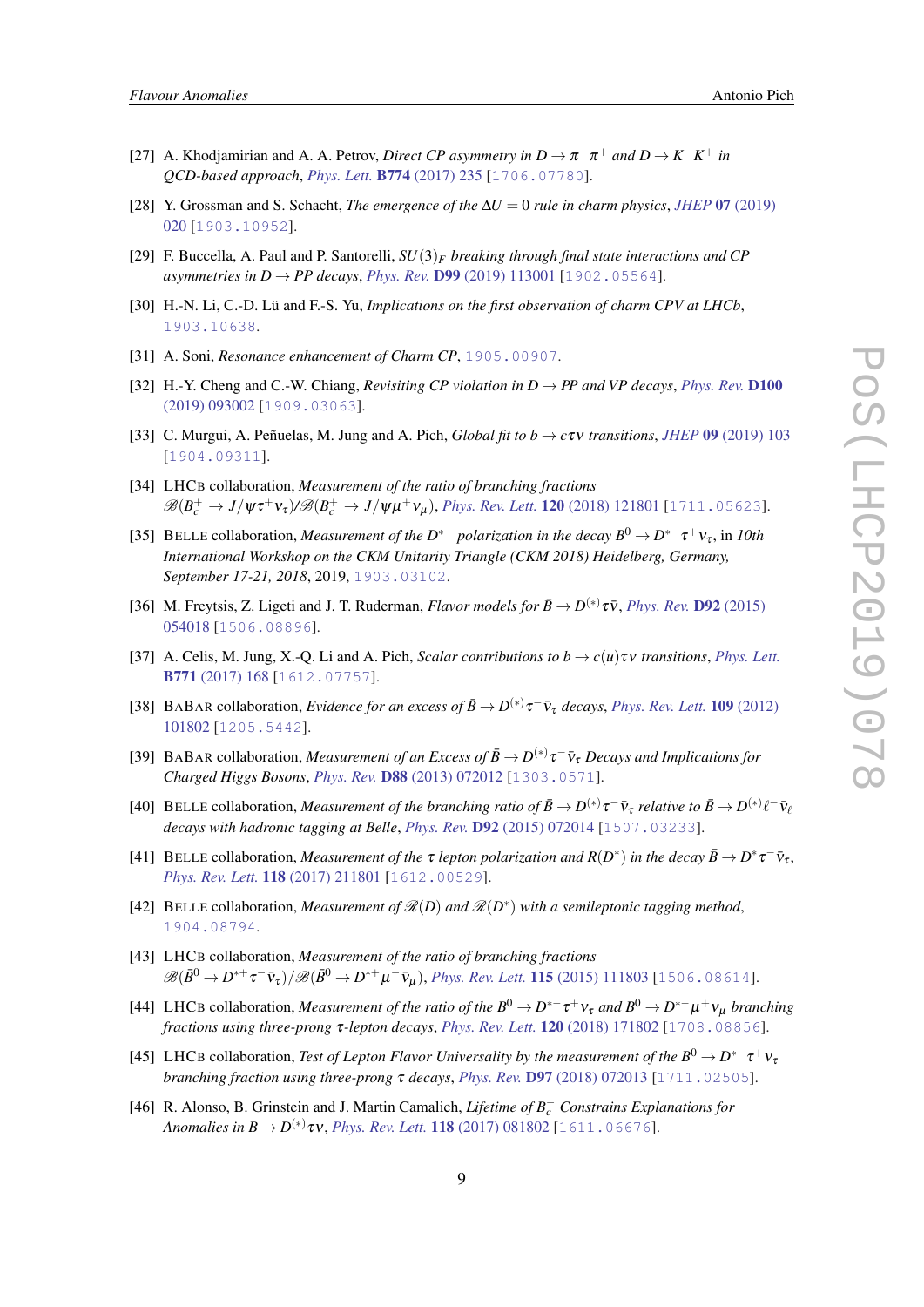- <span id="page-10-0"></span>[47] A. G. Akeroyd and C.-H. Chen, *Constraint on the branching ratio of*  $B_c \rightarrow \tau \bar{v}$  *from LEP1 and consequences for R*(*D* (∗) ) *anomaly*, *Phys. Rev.* D96 [\(2017\) 075011](https://doi.org/10.1103/PhysRevD.96.075011) [[1708.04072](https://arxiv.org/abs/1708.04072)].
- [48] M. Jung and D. M. Straub, *Constraining new physics in b*  $\rightarrow$  *c* $\ell$ *v transitions*, *JHEP* 01 [\(2019\) 009](https://doi.org/10.1007/JHEP01(2019)009) [[1801.01112](https://arxiv.org/abs/1801.01112)].
- [49] O. Catà and M. Jung, *Signatures of a nonstandard Higgs boson from flavor physics*, *[Phys. Rev.](https://doi.org/10.1103/PhysRevD.92.055018)* D92 [\(2015\) 055018](https://doi.org/10.1103/PhysRevD.92.055018) [[1505.05804](https://arxiv.org/abs/1505.05804)].
- [50] LHCB collaboration, *Differential branching fractions and isospin asymmetries of*  $B \to K^{(*)} \mu^+ \mu^$ *decays*, *JHEP* 06 [\(2014\) 133](https://doi.org/10.1007/JHEP06(2014)133) [[1403.8044](https://arxiv.org/abs/1403.8044)].
- [51] LHCB collaboration, *Differential branching fraction and angular analysis of the*  $B^+ \to K^+ \mu^+ \mu^$ *decay*, *JHEP* 02 [\(2013\) 105](https://doi.org/10.1007/JHEP02(2013)105) [[1209.4284](https://arxiv.org/abs/1209.4284)].
- [52] LHCB collaboration, *Measurements of the S-wave fraction in*  $B^0 \to K^+\pi^-\mu^+\mu^-$  *decays and the*  $B^0 \to K^*(892)^0 \mu^+ \mu^-$  differential branching fraction, JHEP 11 [\(2016\) 047](https://doi.org/10.1007/JHEP11(2016)047, 10.1007/JHEP04(2017)142) [[1606.04731](https://arxiv.org/abs/1606.04731)].
- [53] LHCB collaboration, *Angular analysis of the*  $B^0 \to K^{*0} \mu^+ \mu^-$  *decay using 3* fb<sup>-1</sup> *of integrated luminosity*, *JHEP* 02 [\(2016\) 104](https://doi.org/10.1007/JHEP02(2016)104) [[1512.04442](https://arxiv.org/abs/1512.04442)].
- [54] LHCB collaboration, *Differential branching fraction and angular analysis of the decay*  $B^0 \to K^{*0} \mu^+ \mu^-,$  *JHEP* **08** [\(2013\) 131](https://doi.org/10.1007/JHEP08(2013)131) [[1304.6325](https://arxiv.org/abs/1304.6325)].
- [55] LHCB collaboration, *Measurement of Form-Factor-Independent Observables in the Decay*  $B^0 \to K^{*0} \mu^+ \mu^-,$  *[Phys. Rev. Lett.](https://doi.org/10.1103/PhysRevLett.111.191801)* **111** (2013) 191801 [[1308.1707](https://arxiv.org/abs/1308.1707)].
- [56] LHCB collaboration, *Angular analysis and differential branching fraction of the decay*  $B_s^0$  → φμ<sup>+</sup>μ<sup>-</sup>, *JHEP* 09 [\(2015\) 179](https://doi.org/10.1007/JHEP09(2015)179) [[1506.08777](https://arxiv.org/abs/1506.08777)].
- [57] LHCB collaboration, *Differential branching fraction and angular analysis of the decay*  $B_s^0$  → φμ<sup>+</sup>μ<sup>-</sup>, *JHEP* **07** [\(2013\) 084](https://doi.org/10.1007/JHEP07(2013)084) [[1305.2168](https://arxiv.org/abs/1305.2168)].
- [58] LHCB collaboration, *Differential branching fraction and angular analysis of*  $\Lambda_b^0 \to \Lambda \mu^+ \mu^-$  *decays*, *JHEP* 06 [\(2015\) 115](https://doi.org/10.1007/JHEP09(2018)145, 10.1007/JHEP06(2015)115) [[1503.07138](https://arxiv.org/abs/1503.07138)].
- [59] LHCB collaboration, *Measurement of the differential branching fraction of the decay*  $\Lambda_b^0 \to \Lambda \mu^+ \mu^-$ , *[Phys. Lett.](https://doi.org/10.1016/j.physletb.2013.06.060)* B725 (2013) 25 [[1306.2577](https://arxiv.org/abs/1306.2577)].
- [60] ATLAS collaboration, *Angular analysis of*  $B_d^0 \to K^* \mu^+ \mu^-$  *decays in pp collisions at*  $\sqrt{s} = 8$  *TeV with the ATLAS detector*, *JHEP* 10 [\(2018\) 047](https://doi.org/10.1007/JHEP10(2018)047) [[1805.04000](https://arxiv.org/abs/1805.04000)].
- [61] BABAR collaboration, *Measurement of angular asymmetries in the decays*  $B \to K^* \ell^+ \ell^-$ *, <i>[Phys. Rev.](https://doi.org/10.1103/PhysRevD.93.052015)* D93 [\(2016\) 052015](https://doi.org/10.1103/PhysRevD.93.052015) [[1508.07960](https://arxiv.org/abs/1508.07960)].
- [62] BELLE collaboration, *Lepton-Flavor-Dependent Angular Analysis of*  $B \to K^* \ell^+ \ell^-$ *, <i>[Phys. Rev. Lett.](https://doi.org/10.1103/PhysRevLett.118.111801)* 118 [\(2017\) 111801](https://doi.org/10.1103/PhysRevLett.118.111801) [[1612.05014](https://arxiv.org/abs/1612.05014)].
- [63] BELLE collaboration, *Measurement of the Differential Branching Fraction and Forward-Backword Asymmetry for*  $B \to K^{(*)}\ell^+\ell^-,$  *[Phys. Rev. Lett.](https://doi.org/10.1103/PhysRevLett.103.171801)* **103** (2009) 171801 [[0904.0770](https://arxiv.org/abs/0904.0770)].
- [64] BELLE collaboration, *Angular analysis of*  $B^0 \to K^*(892)^0 \ell^+ \ell^-$ , in *Proceedings, LHCSki 2016 A First Discussion of 13 TeV Results: Obergurgl, Austria, April 10-15, 2016, 2016, [1604.04042](https://arxiv.org/abs/1604.04042).*
- [65] CDF collaboration, *Measurements of the Angular Distributions in the Decays B*  $\rightarrow$  K<sup>(\*)</sup> $\mu^+\mu^-$  at *CDF*, *[Phys. Rev. Lett.](https://doi.org/10.1103/PhysRevLett.108.081807)* 108 (2012) 081807 [[1108.0695](https://arxiv.org/abs/1108.0695)].
- [66] CMS collaboration, *Measurement of angular parameters from the decay*  $B^0 \to K^{*0} \mu^+ \mu^-$  in *proton-proton collisions at*  $\sqrt{s} = \delta$  *TeV*, *Phys. Lett.* **B781** [\(2018\) 517](https://doi.org/10.1016/j.physletb.2018.04.030) [[1710.02846](https://arxiv.org/abs/1710.02846)].